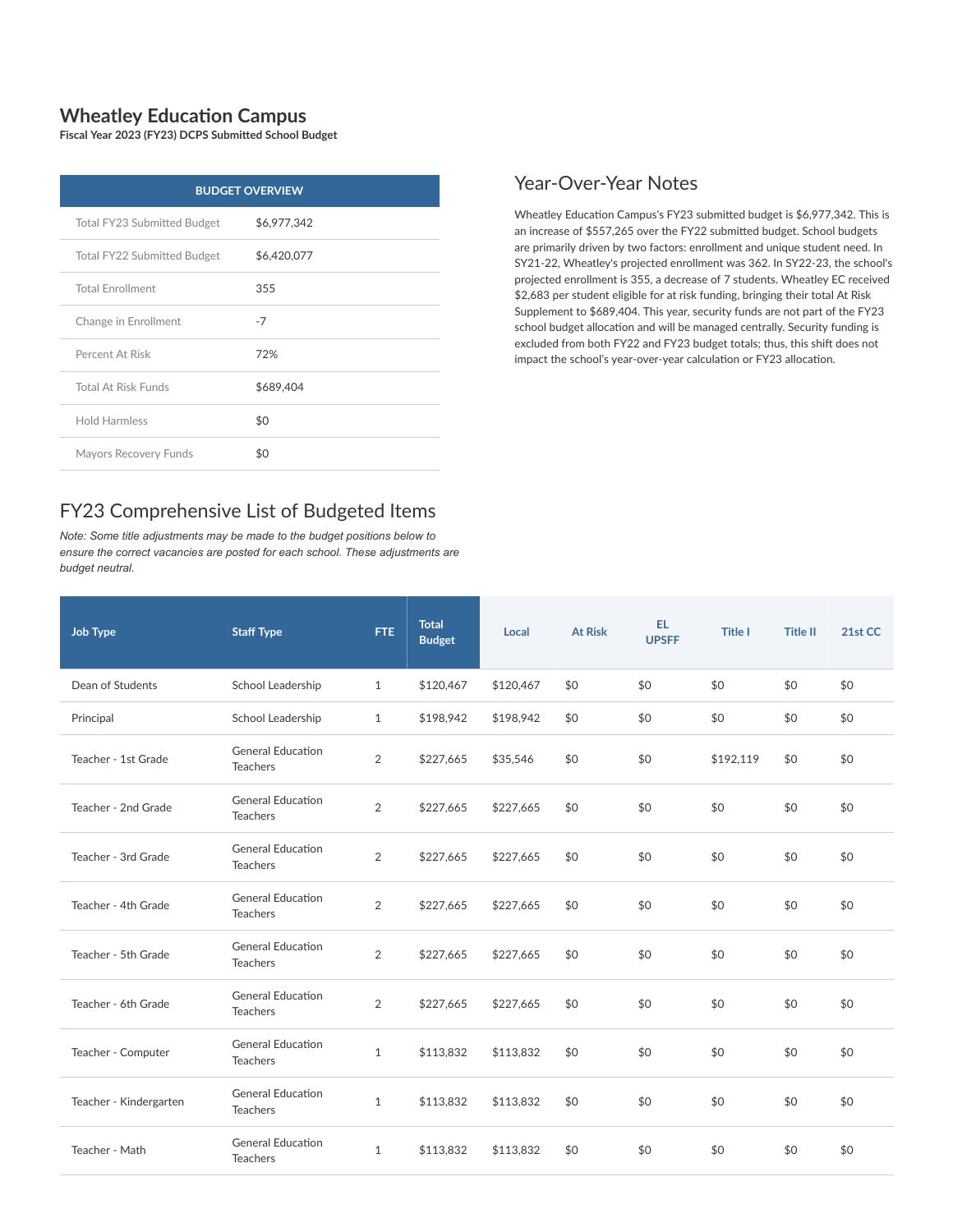| <b>Job Type</b>                                         | <b>Staff Type</b>                                       | FTE.           | <b>Total</b><br><b>Budget</b> | Local     | <b>At Risk</b> | EL<br><b>UPSFF</b> | <b>Title I</b> | <b>Title II</b> | 21st CC |
|---------------------------------------------------------|---------------------------------------------------------|----------------|-------------------------------|-----------|----------------|--------------------|----------------|-----------------|---------|
| Teacher - Reading                                       | <b>General Education</b><br><b>Teachers</b>             | $\mathbf{1}$   | \$113,832                     | \$113,832 | \$0            | \$0                | \$0            | \$0             | \$0     |
| Teacher - Science (General)                             | <b>General Education</b><br><b>Teachers</b>             | $\mathbf{1}$   | \$113,832                     | \$113,832 | \$0            | \$0                | \$0            | \$0             | \$0     |
| Teacher - Social Studies                                | <b>General Education</b><br><b>Teachers</b>             | 1              | \$113,832                     | \$113,832 | \$0            | \$0                | \$0            | \$0             | \$0     |
| Instructional Coach -<br>English Language Arts<br>(ELA) | Schoolwide<br><b>Instructional Support</b><br>Positions | $\mathbf{1}$   | \$113,832                     | \$0       | \$113,832      | \$0                | \$0            | \$0             | \$0     |
| Instructional Coach - Math                              | Schoolwide<br><b>Instructional Support</b><br>Positions | $\mathbf{1}$   | \$113,832                     | \$111,417 | \$0            | \$2,415            | \$0            | \$0             | \$0     |
| <b>Intervention Coach</b>                               | Schoolwide<br><b>Instructional Support</b><br>Positions | 1              | \$113,832                     | \$0       | \$113,832      | \$0                | \$0            | \$0             | \$0     |
| School Librarian                                        | Schoolwide<br><b>Instructional Support</b><br>Positions | 1              | \$113,832                     | \$113,832 | \$0            | \$0                | \$0            | \$0             | \$0     |
| Aide - Special Education                                | Special Education<br>Positions                          | $\mathbf{1}$   | \$39,166                      | \$39,166  | \$0            | \$0                | \$0            | \$0             | \$0     |
| Teacher - Early Learning<br>Support Program             | <b>Special Education</b><br>Positions                   | $\overline{2}$ | \$227,665                     | \$227,665 | \$0            | \$0                | \$0            | \$0             | \$0     |
| Teacher -<br>Inclusion/Resource<br>Services             | Special Education<br>Positions                          | 6              | \$682,995                     | \$682,995 | \$0            | \$0                | \$0            | \$0             | \$0     |
| Teacher - Specific Learning<br>Support Program          | Special Education<br>Positions                          | $\mathbf{1}$   | \$113,832                     | \$113,832 | \$0            | \$0                | \$0            | \$0             | \$0     |
| Teacher - ELL                                           | English Language<br>Learners Positions (ELL)            | $\overline{2}$ | \$227,665                     | \$0       | \$0            | \$227,665          | \$0            | \$0             | \$0     |
| Teacher - PK3                                           | Early Childhood<br><b>Education Positions</b><br>(ECE)  | $\overline{2}$ | \$227,665                     | \$227,665 | \$0            | \$0                | \$0            | \$0             | \$0     |
| Teacher - PK3/PK4 (Mixed<br>Age)                        | Early Childhood<br><b>Education Positions</b><br>(ECE)  | $\mathbf{1}$   | \$113,832                     | \$113,832 | \$0            | \$0                | \$0            | \$0             | \$0     |
| Teacher - PK4                                           | Early Childhood<br><b>Education Positions</b><br>(ECE)  | $\overline{2}$ | \$227,665                     | \$227,665 | \$0            | \$0                | \$0            | \$0             | \$0     |
| Teacher - Art                                           | <b>Related Arts</b>                                     | $\mathbf{1}$   | \$113,832                     | \$113,832 | \$0            | \$0                | \$0            | \$0             | \$0     |
| Teacher - Health/Physical<br>Education                  | <b>Related Arts</b>                                     | $\overline{2}$ | \$227,656                     | \$152,440 | \$75,215       | \$0                | \$0            | \$0             | \$0     |
| Teacher - Music                                         | <b>Related Arts</b>                                     | $\mathbf{1}$   | \$113,832                     | \$113,832 | \$0            | \$0                | \$0            | \$0             | \$0     |
| Teacher - World Language                                | <b>Related Arts</b>                                     | $\mathbf{1}$   | \$113,832                     | \$113,832 | \$0            | \$0                | \$0            | \$0             | \$0     |
| Urban Teacher Residency                                 | Classroom Instructional<br><b>Support Positions</b>     | $11\,$         | \$402,325                     | \$352,498 | \$49,827       | \$0                | \$0            | \$0             | \$0     |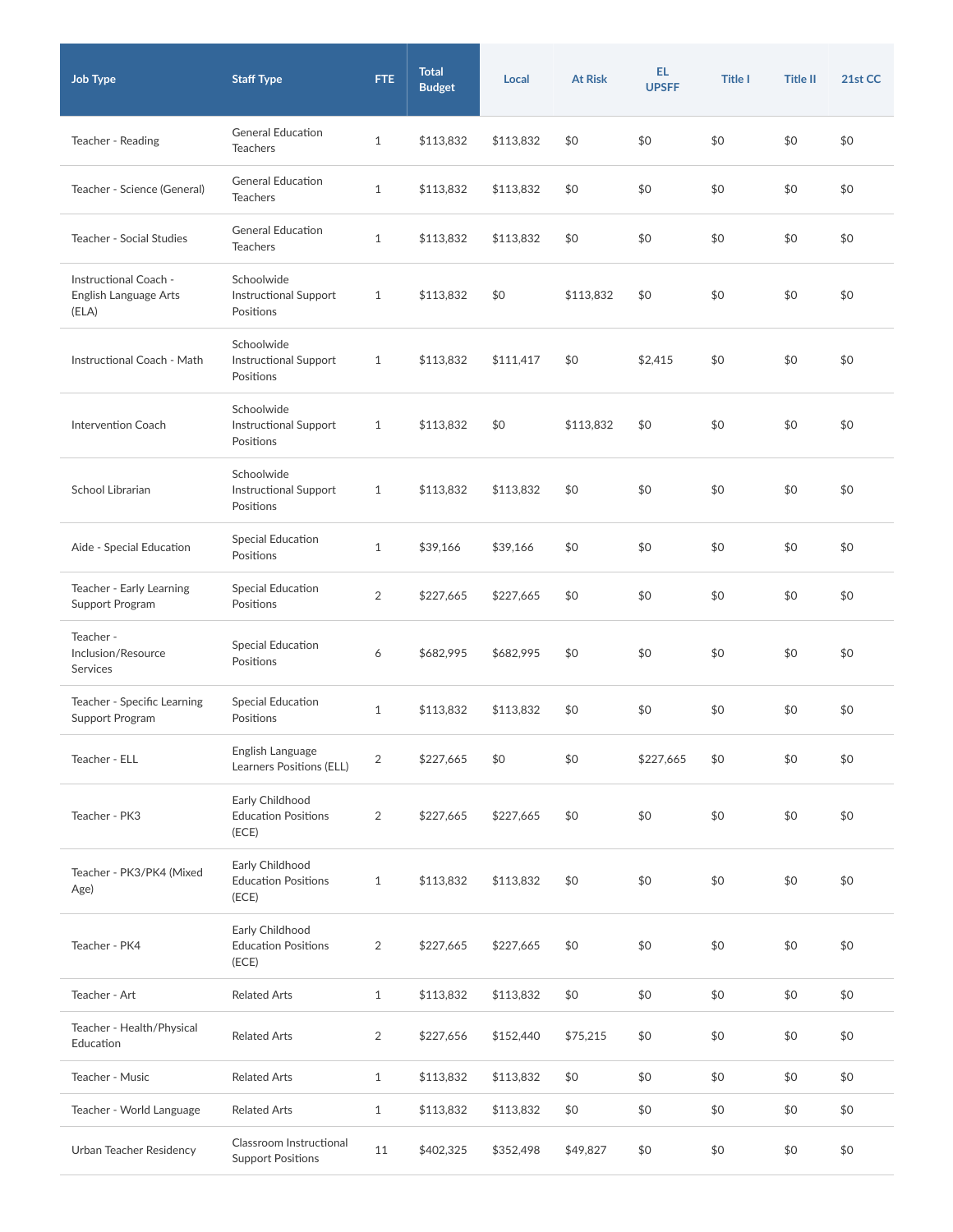| <b>Job Type</b>                                                     | <b>Staff Type</b>             | FTE.         | <b>Total</b><br><b>Budget</b> | Local     | <b>At Risk</b> | EL.<br><b>UPSFF</b> | <b>Title I</b> | <b>Title II</b> | 21st CC  |
|---------------------------------------------------------------------|-------------------------------|--------------|-------------------------------|-----------|----------------|---------------------|----------------|-----------------|----------|
| Psychologist                                                        | Social-Emotional<br>Positions | $\mathbf{1}$ | \$113,832                     | \$113,832 | \$0            | \$0                 | \$0            | \$0             | \$0      |
| Restorative Justice<br>Coordinator                                  | Social-Emotional<br>Positions | $\mathbf{1}$ | \$105,009                     | \$0       | \$105,009      | \$0                 | \$0            | \$0             | \$0      |
| School Counselor - 10mo                                             | Social-Emotional<br>Positions | $\mathbf{1}$ | \$113,832                     | \$56,916  | \$56,916       | \$0                 | \$0            | \$0             | \$0      |
| Social Worker                                                       | Social-Emotional<br>Positions | 3            | \$341,497                     | \$341,497 | \$0            | \$0                 | \$0            | \$0             | \$0      |
| Custodial Foreman                                                   | <b>Custodial Staff</b>        | $\mathbf{1}$ | \$79,025                      | \$79,025  | \$0            | \$0                 | \$0            | \$0             | \$0      |
| Custodian (RW-3)                                                    | <b>Custodial Staff</b>        | $\mathbf{1}$ | \$51,187                      | \$51,187  | \$0            | \$0                 | \$0            | \$0             | \$0      |
| Custodian (RW-5)                                                    | <b>Custodial Staff</b>        | 2            | \$120.118                     | \$111,246 | \$0            | \$8,872             | \$0            | \$0             | \$0      |
| Manager - Strategy &<br>Logistics (MSL)                             | Administrative                | $\mathbf{1}$ | \$116,262                     | \$0       | \$116,262      | \$0                 | \$0            | \$0             | \$0      |
| Registrar                                                           | Administrative                | $\mathbf{1}$ | \$58,500                      | \$0       | \$58,500       | \$0                 | \$0            | \$0             | \$0      |
| Administrative Premium<br>(General)                                 | Admin<br>Premium/Overtime     |              | \$35,920                      | \$35,920  | \$0            | \$0                 | \$0            | \$0             | \$0      |
| Afterschool<br>Paraprofessional/Site<br>Leader                      | Admin<br>Premium/Overtime     |              | \$40,800                      | \$10,200  | \$0            | \$0                 | \$0            | \$0             | \$30,600 |
| Afterschool Teacher                                                 | Admin<br>Premium/Overtime     |              | \$23,800                      | \$10,200  | \$0            | \$0                 | \$0            | \$0             | \$13,600 |
| <b>Custodial Overtime</b>                                           | Admin<br>Premium/Overtime     |              | \$10,753                      | \$10,753  | \$0            | \$0                 | \$0            | \$0             | \$0      |
| 3rd grade HPE Swim<br>Program Contribution                          | Non-Personnel<br>Spending     |              | \$15,325                      | \$15,325  | \$0            | \$0                 | \$0            | \$0             | \$0      |
| <b>Contractual Services</b><br>(including after school<br>partners) | Non-Personnel<br>Spending     |              | \$13,000                      | \$13,000  | \$0            | \$0                 | \$0            | \$0             | \$0      |
| <b>Custodial And Maintenance</b><br>Supplies                        | Non-Personnel<br>Spending     |              | \$10,195                      | \$10,195  | \$0            | \$0                 | \$0            | \$0             | \$0      |
| Custodial Equipment and<br>Machinery                                | Non-Personnel<br>Spending     |              | \$2,000                       | \$2,000   | \$0            | \$0                 | \$0            | \$0             | \$0      |
| <b>Educational Supplies</b>                                         | Non-Personnel<br>Spending     |              | \$15,000                      | \$0       | \$0            | \$15,000            | \$0            | \$0             | \$0      |
| Electronic Learning                                                 | Non-Personnel<br>Spending     |              | \$1,000                       | \$0       | \$0            | \$1,000             | \$0            | \$0             | \$0      |
| Electronic Learning -<br>Library MOU                                | Non-Personnel<br>Spending     |              | \$1,619                       | \$1,619   | \$0            | \$0                 | \$0            | \$0             | \$0      |
| Food and Provisions<br>(Including PARCC snacks)                     | Non-Personnel<br>Spending     |              | \$600                         | \$0       | \$0            | \$600               | \$0            | \$0             | \$0      |
| <b>Health Supplies</b>                                              | Non-Personnel<br>Spending     |              | \$251                         | \$242     | \$9            | \$0                 | \$0            | \$0             | \$0      |